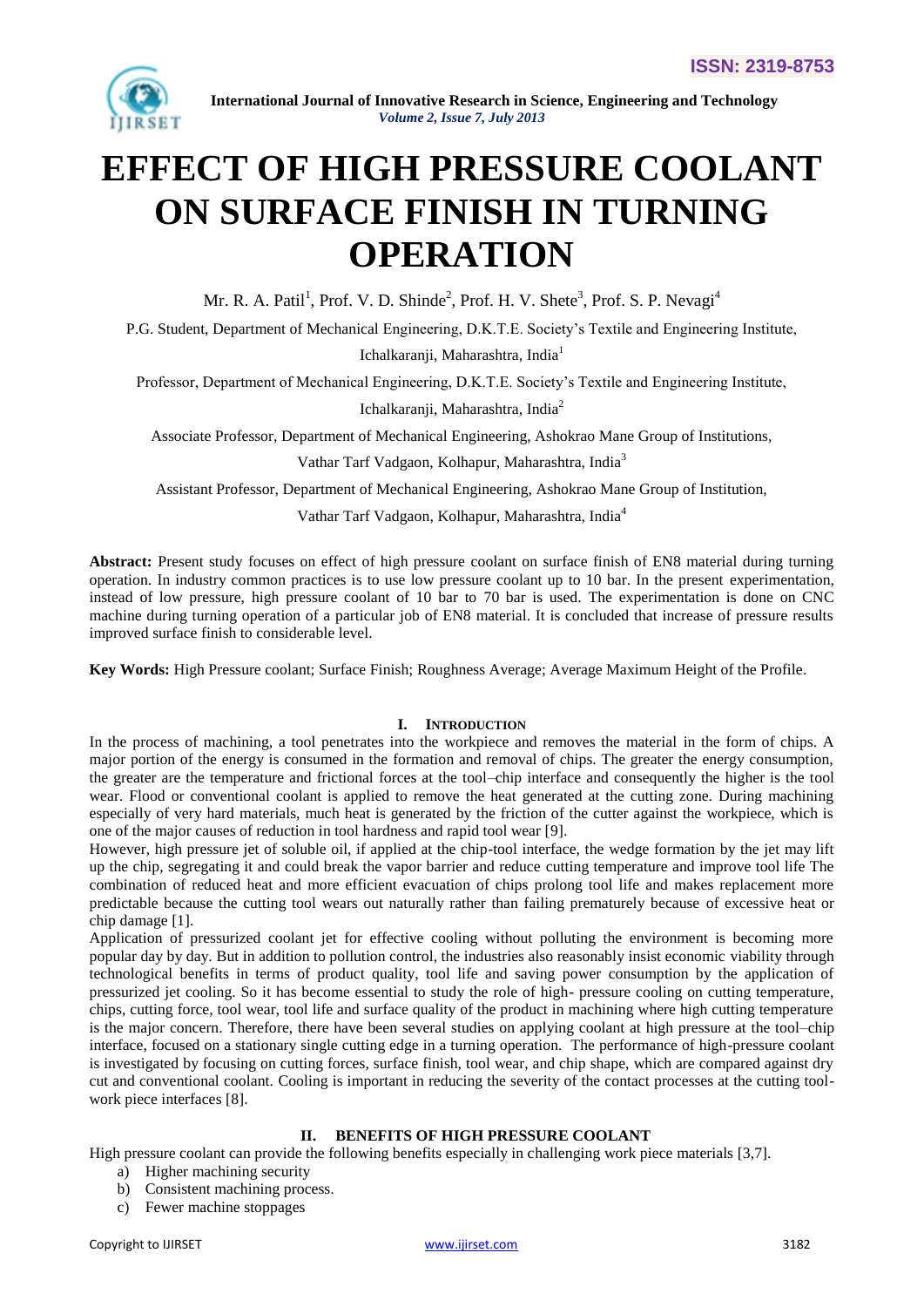

- d) Better component quality,
- e) Improved surface finish
- f) Better chip control Shorter machining times
- g) Faster cycle time
- h) Better utilization of machine capabilities
- i) Multiplied tool life
- j) These benefits can also be applied milling and drilling concepts

The principle behind the application of high pressure coolant is that a reduction in the fluid outlet (nozzle on tool holder) produces an increase in the fluid velocity coming out of the nozzle. Larger the nozzle the higher the flow rate of the fluid. Moreover, the number of nozzles (accumulated outlet area) will affect the resulting fluid outlet pressure.

Thus, there is a proven theory (Bernoulli's) that expresses the relationship between pressure, velocity and flow rate of a fluid, such as a coolant. As the fluid passes from a larger-diameter tube to a tube that is smaller in diameter, the flow rate requirements are smaller to achieve a high-velocity jet – the effect of putting a nozzle on the end of a garden hose. The larger the nozzle outlet diameter, the greater the flow rate requirement needed to deliver a certain pressure [1]

## **III. HIGH PRESSURE COOLANT**

The application of coolants in machining is undergoing somewhat of a re-evaluation. Many machine shops have used coolant in a conventional way, directing a tube which floods the machining zone. Today, some machine shops question the use of coolant altogether and introduce dry turning. Some use it only to control dust, chip evacuation or for finishing to achieve required surface quality and tolerance.

Just flooding the machining zone with coolant is not enough. If coolants are to be applied effectively they need to be applied through high pressure jets that are directed correctly. Such a jet, when controlled in a laminar flow, shortens the contact length between chip and rake face. In this form, coolants can affect how the generated heat is distributed and removed, the amount of tool wear generated, how chips are formed and broken as well as the amount of smearing of work piece material on the cutting edge. This becomes especially important when machining demanding materials, where heat and chip control need extra measures [3].

Today, two main basic conditions are in place to improve machining with high pressure coolant: Many CNC machines have coolant supplies at pressures of at least 70 bar (1015 psi) as standard or optional and many have a tool holding system that is suited for high pressure coolant supply. The challenge thus is to make better use of the available machine tool capability, using the best tooling system. The aim is to achieve the best balance of running time the right continuous machining rate rather than excessive rates with numerous stoppages or rates that are unnecessarily low.

Even handling tools equipped with high pressure coolant is as easy and efficient as ordinary tools, with no operator settings of coolant jets. The benefits apply to both external and internal operations as well as grooving, profiling and pocketing [3, 5, 8].

In turning, the nozzle size recommended to produce a High Pressure (HP) precision coolant jet with laminar flow is 0.039 inch (1 mm) in diameter. A flow rate of at least 5.3 gallons (20 liters) per minute is recommended. Exchangeable nozzles with outlet holes are available between 0.24 to 0.55 inch (0.6 to 1.4mm) The coolant pressure recommended for optimum Turn HP turning, as well as for Mill milling and Drill drilling, for high performance and results in most work piece materials is 80 bar (1160 psi). For each 0 .039 inch (1 mm) nozzle being employed in the tool, a coolant flow-rate of 1.3 gallons (5 liters) per minute is required to maintain pressure. The variation in nozzle-outlet size should be used to maximize the pressure and utilize the available flow rate [3].

# **IV. SURFACE ROUGHNESS GEOMETRY**

No surface is perfectly smooth, but the better the surface quality, the longer a product generally lasts, and the better it performs. Surface roughness is an important measure of product quality, since it greatly influences the performance of mechanical parts as well as production cost. Surface roughness has an impact on the mechanical properties like fatigue behavior, corrosion resistance, creep life, etc. It also affects other functional attributes of parts like friction, wear, light reflection, heat transmission, lubrication, etc. Surface finish, by definition, is the allowable deviation from a perfectly flat surface that is made by some manufacturing processes. Whenever any process is used to manufacture apart, there will be some roughness on the surface. This roughness can be caused by a cutting tool making tiny grooves on the surface or by the individual grains of the grinding wheel each cutting its own groove on the surface. It is affected by the choice of tool, speed of the tool, environmental conditions, and definitely by what material are working with. Even when there is no machining involved, as in casting, molding, the surface of the mold will have surface deviation, which in turn will be transferred onto the part. Even if it could create a mold which was perfectly flat, the cooling process and thermal properties of the material would cause surface imperfections. [10]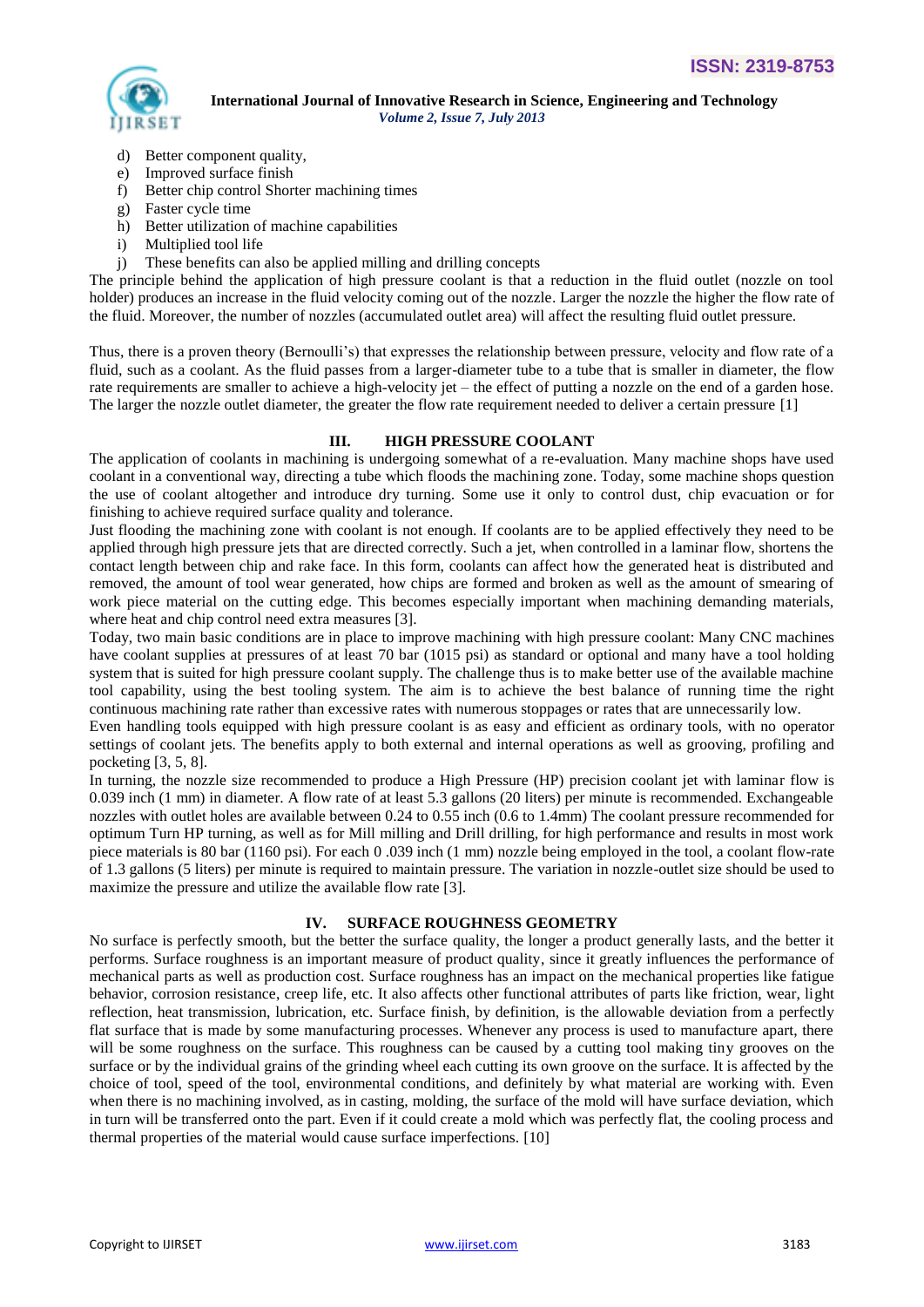

 **International Journal of Innovative Research in Science, Engineering and Technology**

### **V. ROUGHNESS AVERAGE (Ra)**

*Volume 2, Issue 7, July 2013*

Ra is the universally recognized parameter of roughness. It is the arithmetical mean of the departures of the profile from the mean line. Statistically Ra is a very stable, repeatable parameter as shown in figure 2. The average roughness is by far the most commonly used parameter in surface finish measurement. The earliest analog roughness measuring instruments measured only Ra by drawing a stylus continuously back and forth over a surface and integrating (finding the average) electronically. It is fairly easy to take the absolute value of a signal and to integrate a signal using only analog electronics. Ra is used in the automotive and other metalworking industries to specify surface finish of many types of components ranging from cylinder bores to brake drums [10]



Figure 2: Roughness Average [10]

#### **VI. AVERAGE MAXIMUM HEIGHT OF THE PROFILE (Rz)**

Divide the evaluation profile into segments based on the sampling length. Then, for each segment, obtain the sum of the highest point from the mean line and the lowest point from the mean line. The average of these sums is Rz as shown in figure3



Figure 3: Average Maximum Height of the Profile [10]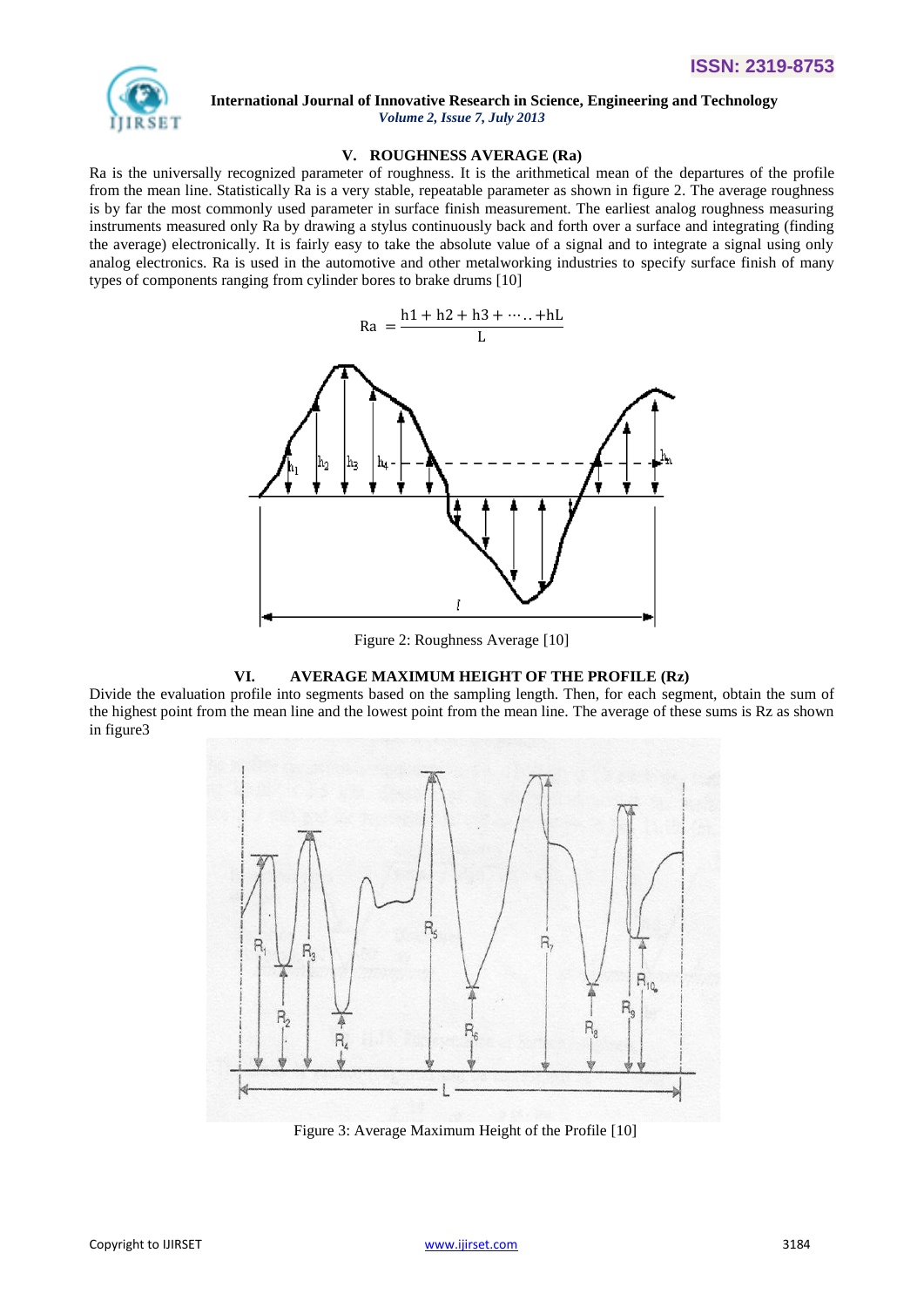

# **VII. METHODOLOGY**



# **VIII. EXPERIMENTATION**

The experiments are performed on Maxturn plus CNC Machine with high pressure pump set attachment. The set up is shown in figure 4.

The high Pressure coolant attachment is prepared to supply high pressure coolant during turning operation.

The fixed parameters in the experimentation are as follows

- Work material EN8 Steel
- Machining method Turning
- Tool Single point cutting tool
- Tool insert DNMG (IC320), WNMG (IC9015)
- Cutting Conditions (speed, feed, depth of cut)

Speed – 2000 rpm

Feed – 0.1 mm/rev.

Depth of  $cut - 0.2$  mm

Coolant – Water base Ashoka LD-700

The variable parameters of experiment are as follows

- Flow rate of coolant
- Pressure of coolant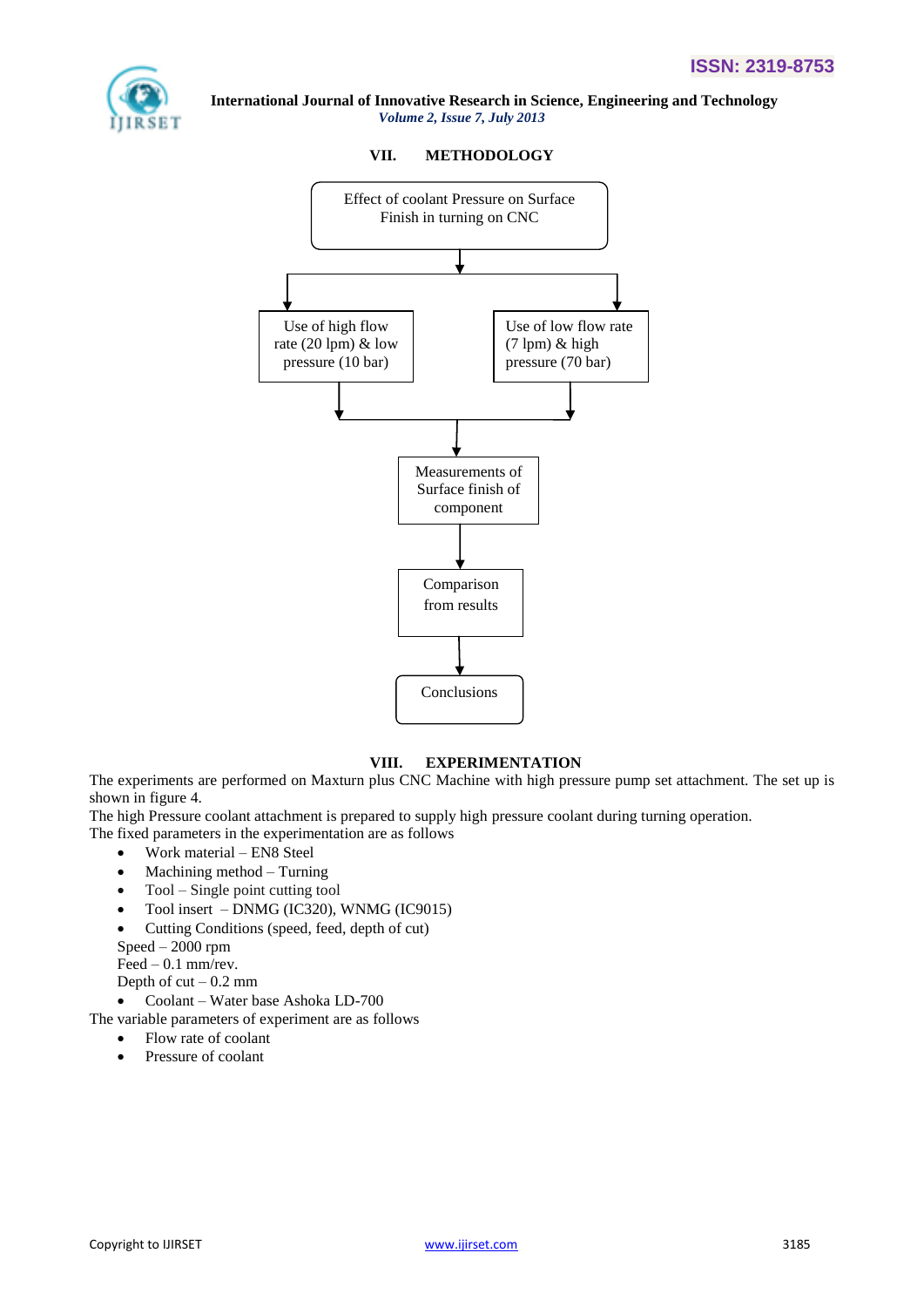



(a) 1. High Pressure coolant pump 2. Pressure Adjustment Valve 3. Pressure Gauge



(b) 1. High pressure coolant nozzle attachment Figure 4: (a) Experimental Set up, (b) : Internal Close up

The component for study is threaded nipple shown in figure 5. This is used for supplying the oil to the engine. On this component various machining operations are performed. For present study the turning operation on hexagonal bar of 25mm size is selected.



Figure 5: Machined Component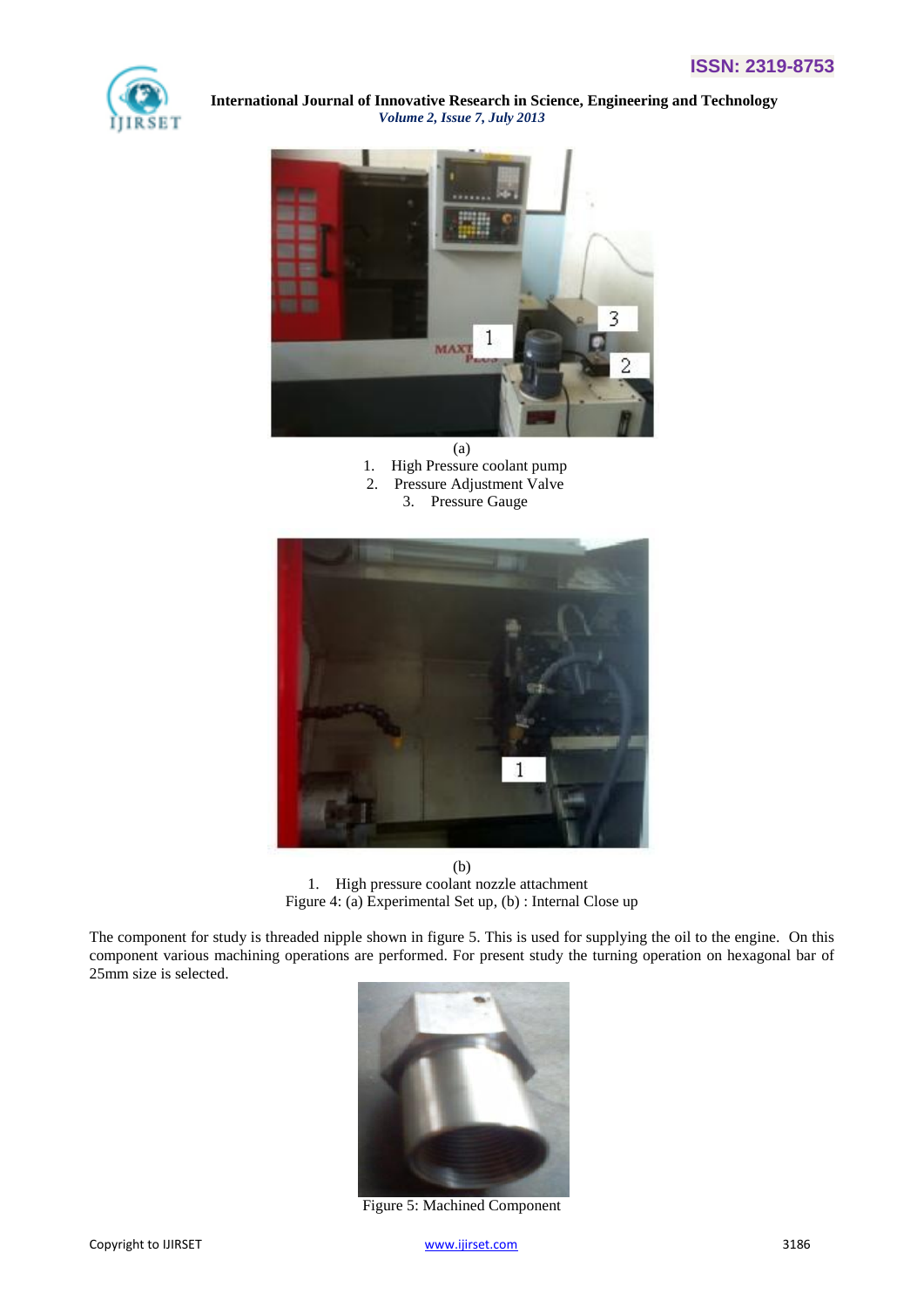

The Surface finish of machined component is measured by Mitutoyo Surface Roughness Tester SJ-201 as shown in figure 6and Table 1 shows Roughness Average (Ra) value of components. Table 2 shows Rz value of components. The readings are taken for every  $10<sup>th</sup>$  component machined at pressure 10 bar & pressure 70 bar and compare the component up to 160 component were the tool is change at 10 bar pressure.



1. Component 2. Mitutoyo Surface Roughness Tester SJ-201 3. Stylus Figure 6: Photograph of Mitutoyo Surface Roughness Tester.

| Component     | $Ra (µm)$ for | $Ra (µm)$ for |
|---------------|---------------|---------------|
| <b>Number</b> | 10 bar        | 70 bar        |
| 10            | 1.459         | 0.502         |
| 20            | 1.466         | 0.515         |
| 30            | 1.472         | 0.521         |
| 40            | 1.492         | 0.542         |
| 50            | 1.523         | 0.578         |
| 60            | 1.558         | 0.592         |
| 70            | 1.605         | 0.601         |
| 80            | 1.651         | 0.628         |
| 90            | 1.687         | 0.652         |
| 100           | 1.693         | 0.673         |
| 110           | 1.708         | 0.691         |
| 120           | 1.719         | 0.709         |
| 130           | 1.723         | 0.721         |
| 140           | 1.727         | 0.742         |
| 150           | 1.743         | 0.761         |
| 160           | 1.768         | 0.786         |

Table 1: (Ra) value of the components

From the above results, Graph of Component No. v/s Ra value is plotted. It gives trend and comparison between surface finish at pressure 10 bar and at pressure 70 bar. From figure 7 it can be seen that component machined using high pressure coolant have better surface finish as compared to component machined using low pressure coolant.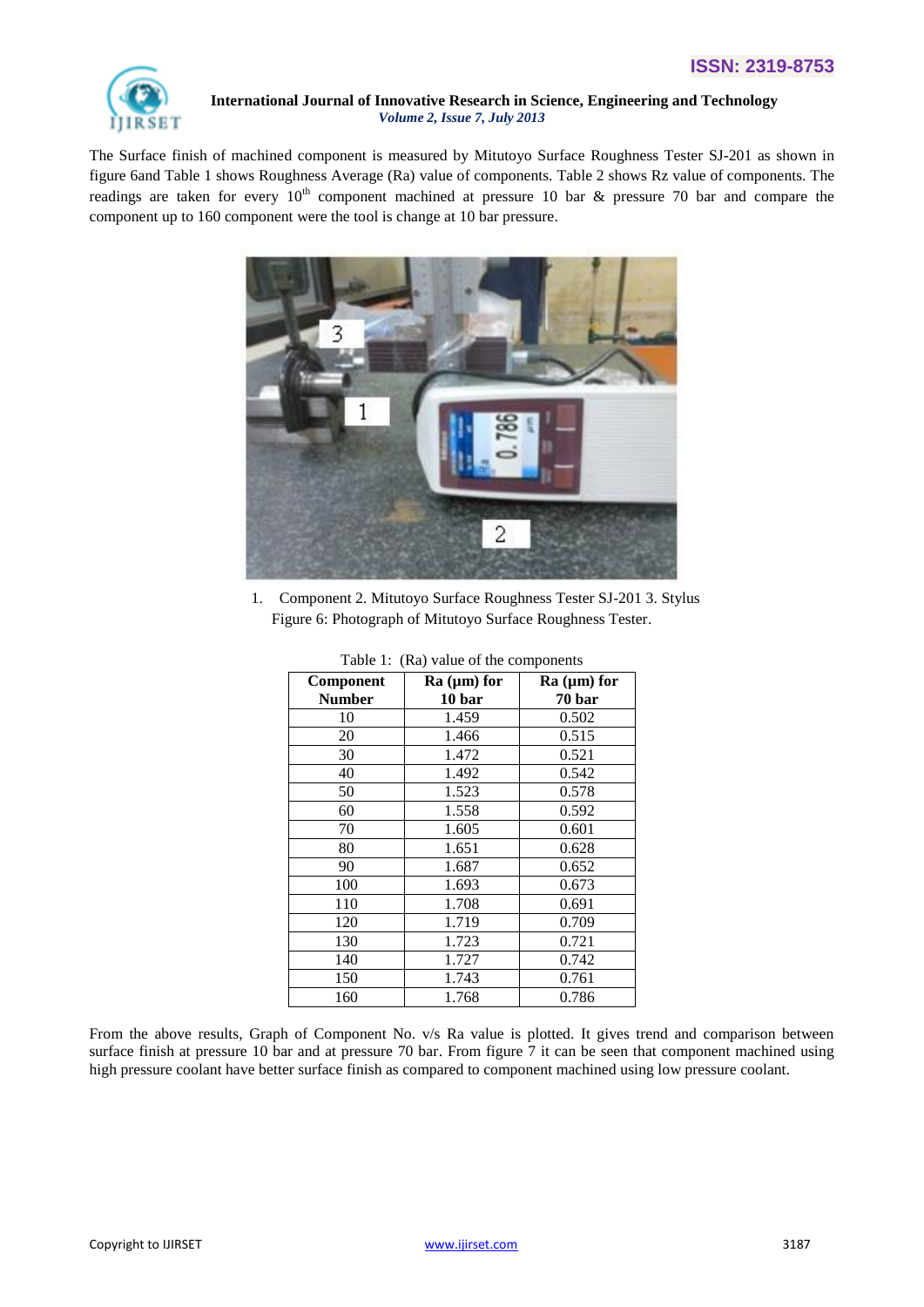



Component No.

 $\rightarrow \text{Ra}(10 \text{ bar})$   $\rightarrow \text{Ra}(70 \text{ bar})$ 

Figure 7: Plot of Component no. v/s Ra

| Component     | $Rz$ (µm) for 10 | $Rz$ (µm) for 80 |
|---------------|------------------|------------------|
| <b>Number</b> | bar              | bar              |
| 10            | 7.242            | 3.863            |
| 20            | 7.484            | 3.897            |
| 30            | 7.751            | 4.032            |
| 40            | 7.783            | 4.077            |
| 50            | 8.224            | 4.121            |
| 60            | 8.852            | 4.142            |
| 70            | 8.887            | 4.173            |
| 80            | 9.183            | 4.226            |
| 90            | 9.472            | 4.258            |
| 100           | 9.762            | 4.284            |
| 110           | 9.906            | 4.304            |
| 120           | 9.987            | 4.352            |
| 130           | 10.21            | 4.382            |
| 140           | 10.304           | 4.405            |
| 150           | 10.352           | 4.443            |

Table 2: (Rz) value of the components

From the above results, Graph of Component No. v/s Rz value is plotted. It gives trend and comparison between surface finish at pressure 10 bar and at pressure 70 bar. From figure 8 it can be seen that component machined using high pressure coolant have better surface finish as compared to component machined using low pressure coolant.